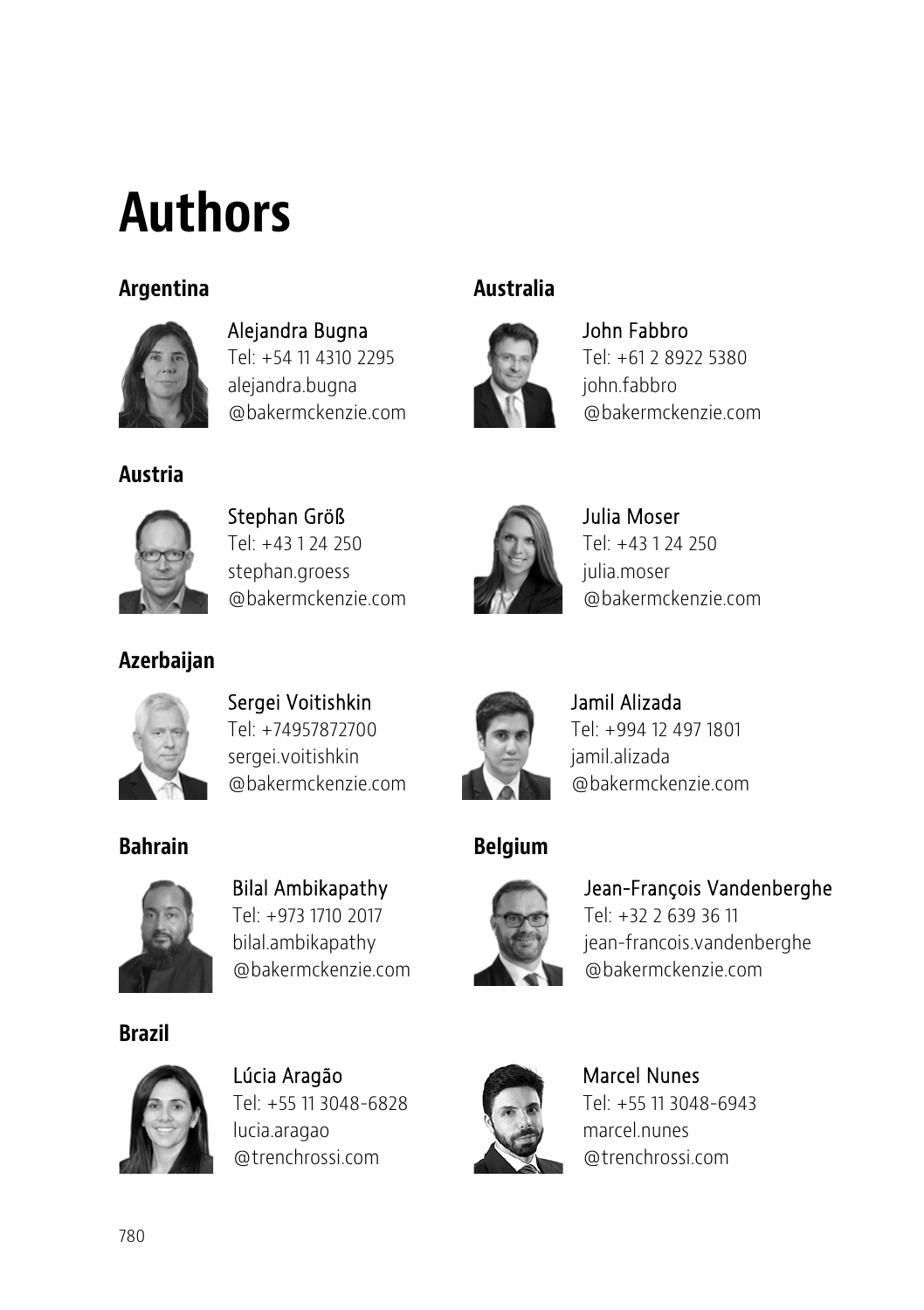### Canada



Anne Sedgwick Tel: +4168143309 anne.sedgwick @bakermckenzie.com

### Chile



Andres Wagner Tel: +56 2 2367 7000 andres.wagner @bakermckenzie.com

China



Yan Fang Tel: +86 10 5649 6083 yan.fang @bakermckenziefenxun.com

### Colombia



Alejandro Mesa Tel: +57 1 634 1551 alejandro.mesa @bakermckenzie.com

### Czech Republic



David Šimonek Tel: +420 236 045 001 david.simonek @bakermckenzie.com



Francisco Nualart V. Tel: +56 2 2367 7037 francisco.nualart @bakermkenzie.com



Claudia Benavides Tel: +57 1 634-1563 claudia.benavides @bakermckenzie.com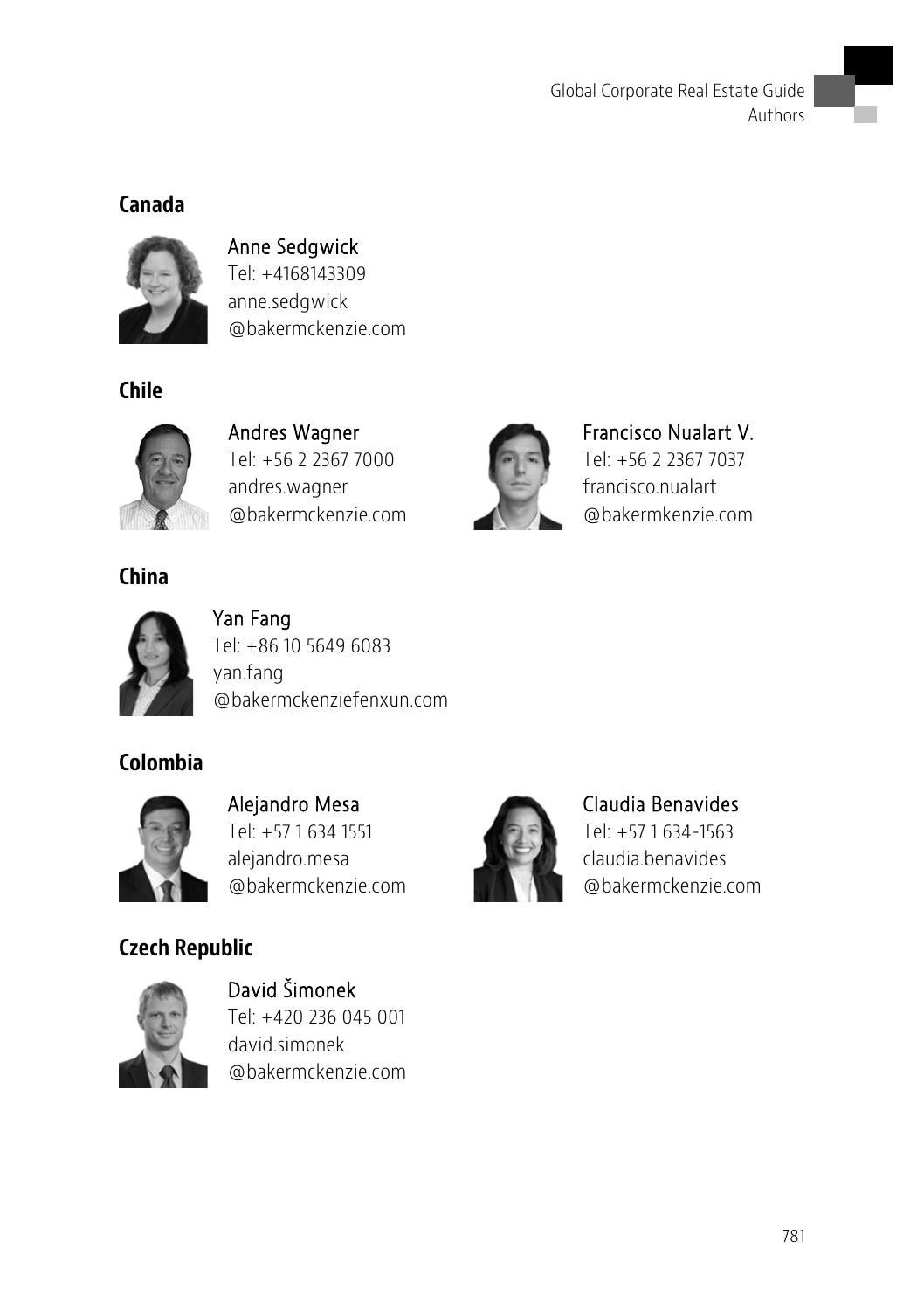### England and Wales



Stephen Turner Tel: +44 (0) 20 7919 1569 stephen.turner @bakermckenzie.com



Ben Farnell Tel: +44 (0) 20 7919 1503 ben.farnell @bakermckenzie.com

France



Marc Mariani Tel: +33 1 44 17 75 25 marc.mariani @bakermckenzie.com



Hervé Jégou Tel: +33 1 44 17 59 28 herve.jegou @bakermckenzie.com

Justin Salkeld

justin.salkeld

Tel: +44 (0) 20 7919 1434

@bakermckenzie.com



Germany

Dr. Florian Thamm Tel: +49 (0) 69 29 908 165 florian thamm @bakermckenzie.com



Dr. Niklas Wielandt Tel: +49 (0) 69 2 99 08 134 niklas.wielandt @bakermckenzie.com



Dr. Daniel Bork Tel: +49 (0) 211 3 11 16 140 daniel.bork @bakermckenzie.com

### Hong Kong



Edmond Chan Tel: +852 2846 1735 edmond.chan @bakermckenzie.com



Shiu Man Wan Tel: +85228462397 shiuman.wan @bakermckenzie.com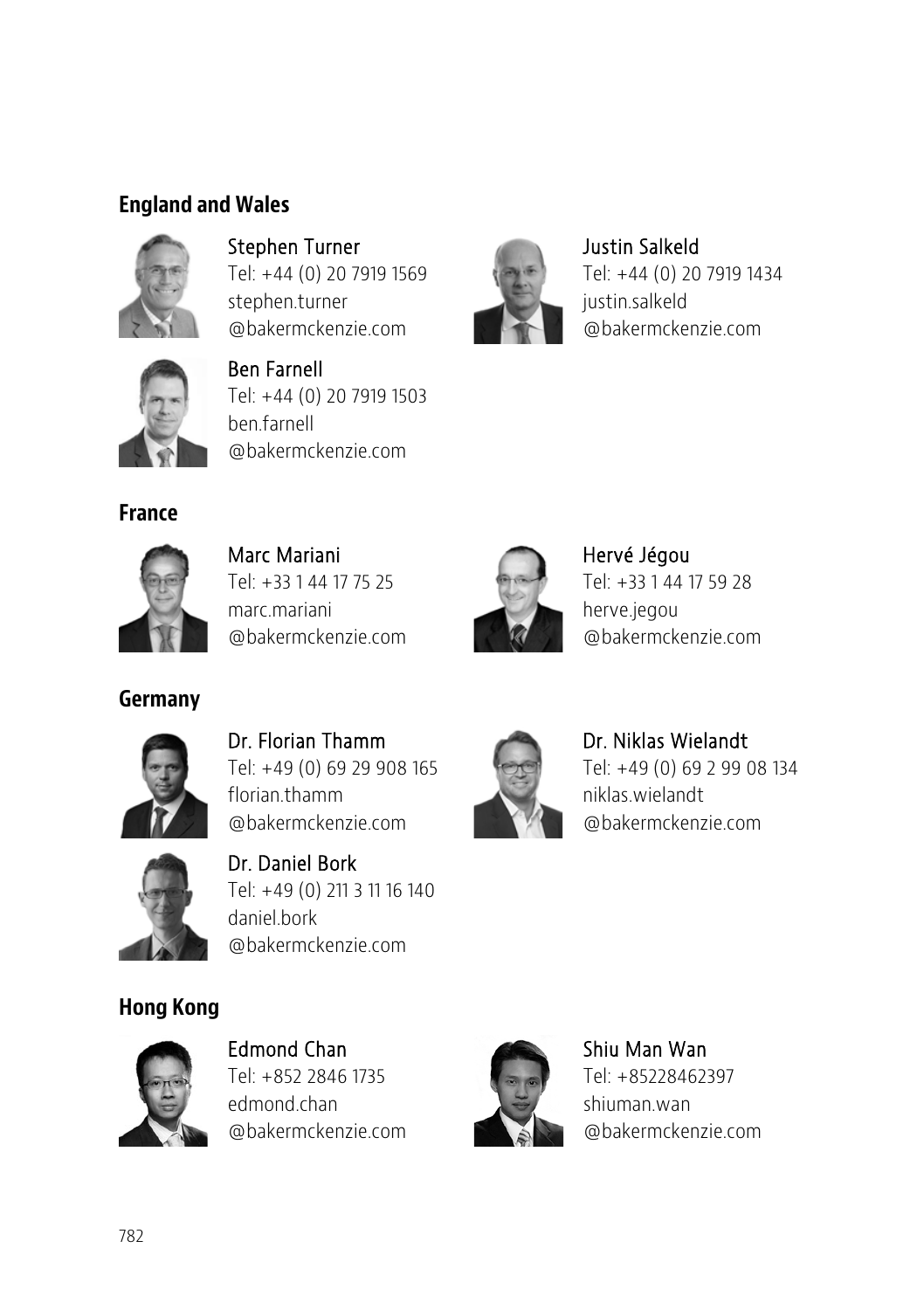### Hungary



Benedek Kovács Tel: +36 1 302 3330 benedek.kovacs @bakermckenzie.com

### Indonesia



Wimbanu Widyatmoko Tel: +62 21 2960 8888 wimbanu.widyatmoko @bakernet.com



Bima Sarumpaet Tel: +62 21 2960 8888 bima.a.sarumpaet @bakernet.com





Pierfrancesco Federici Tel: +39 02 76231 379 pierfrancesco.federici @bakermckenzie.com



Gherri Magaraggia Tel: +39 02 76231 421 gherri.magaraggia @bakermckenzie.com

Haruhiko Ogasawara Tel: +81 3 6271 9734 haruhiko.ogasawara @bakermckenzie.com

Japan



Alexander R. Jampel Tel: +81 3 6271 9465 alexander.jampel @bakermckenzie.com

## Luxembourg



Jean-François Findling Tel: +352 261844 207 jean-francois.findling @bakermckenzie.com



Jean-François Trapp Tel: +352 261844 311 jean-francois.trapp @bakermckenzie.com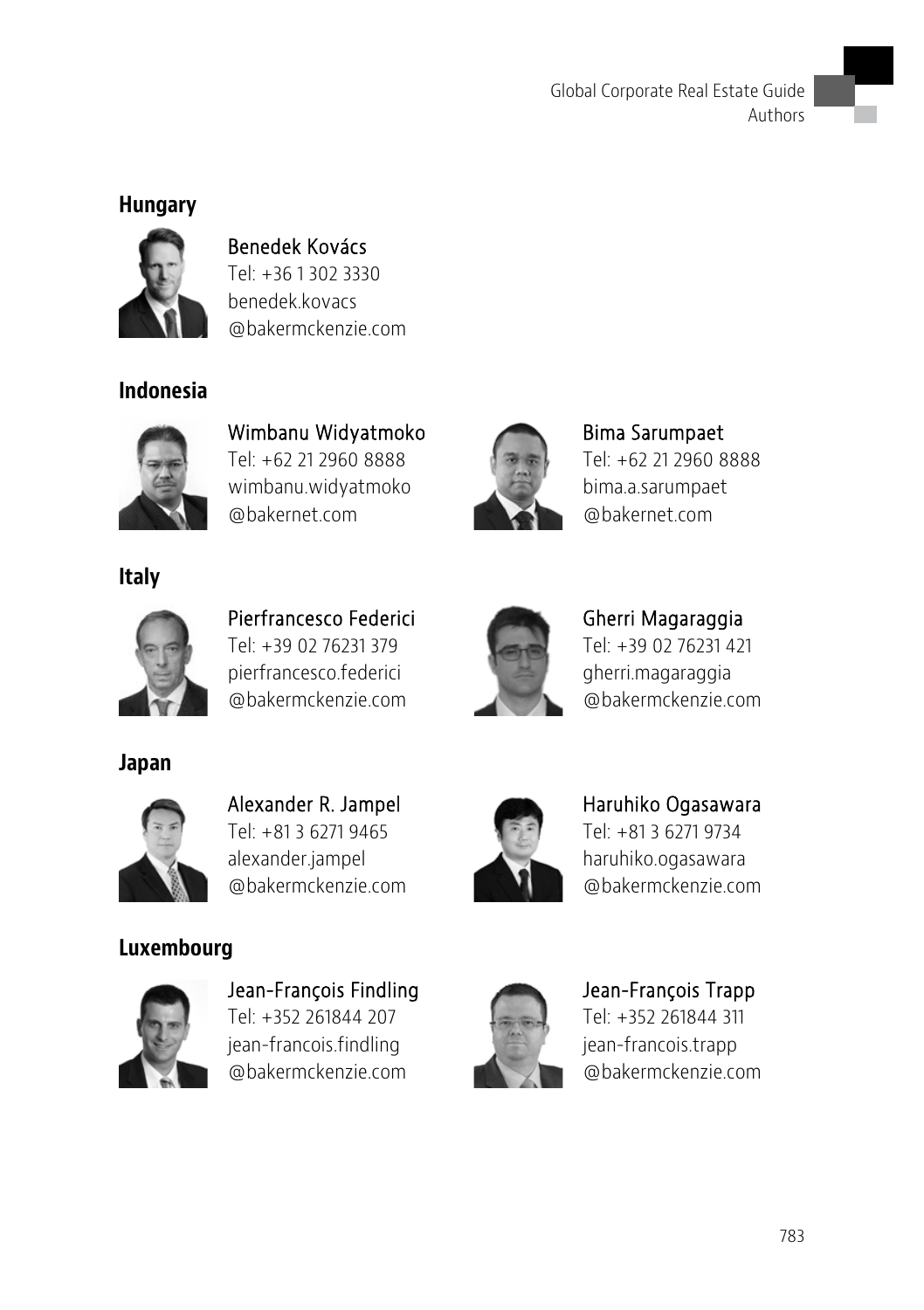### Malaysia



Hsian Siong Yong Tel: +603 2298 7861 hsian.siong.yong @WongPartners.com

### Mexico



Jose Larroque Tel: +52 664 633 4300 jose.larroque @bakermckenzie.com



Benjamín Torres-Barrón Tel: +52 656 629 1334 benjamin.torres-barron @bakermckenzie.com



Juan Bernardo Garcia-Garza Juan Bernardo Garcia-GarzaTel: +52 81 8399 1344 iuanbgg @bakermckenzie.com

### Fabian Monsalve-Agraz Tel: +52 33 3848 5327

fabian.monsalve @bakermckenzie.com



Jorge Guadarrama-Yáñez Tel: +52 55 5279-2920 jorge.guadarrama @bakermckenzie.com

**Morocco** 



Kamal Nasrollah Tel: +212 5 22 77 95 95 kamal.nasrollah @bakermckenzie.com

### **Netherlands**



Cynthia de Witt Wijnen Tel: +31 20 551 7818 cynthia.dewittwijnen @bakermckenzie.com



Frenk Huisman Tel: +31 20 551 7808 frenk huisman @bakermckenzie.com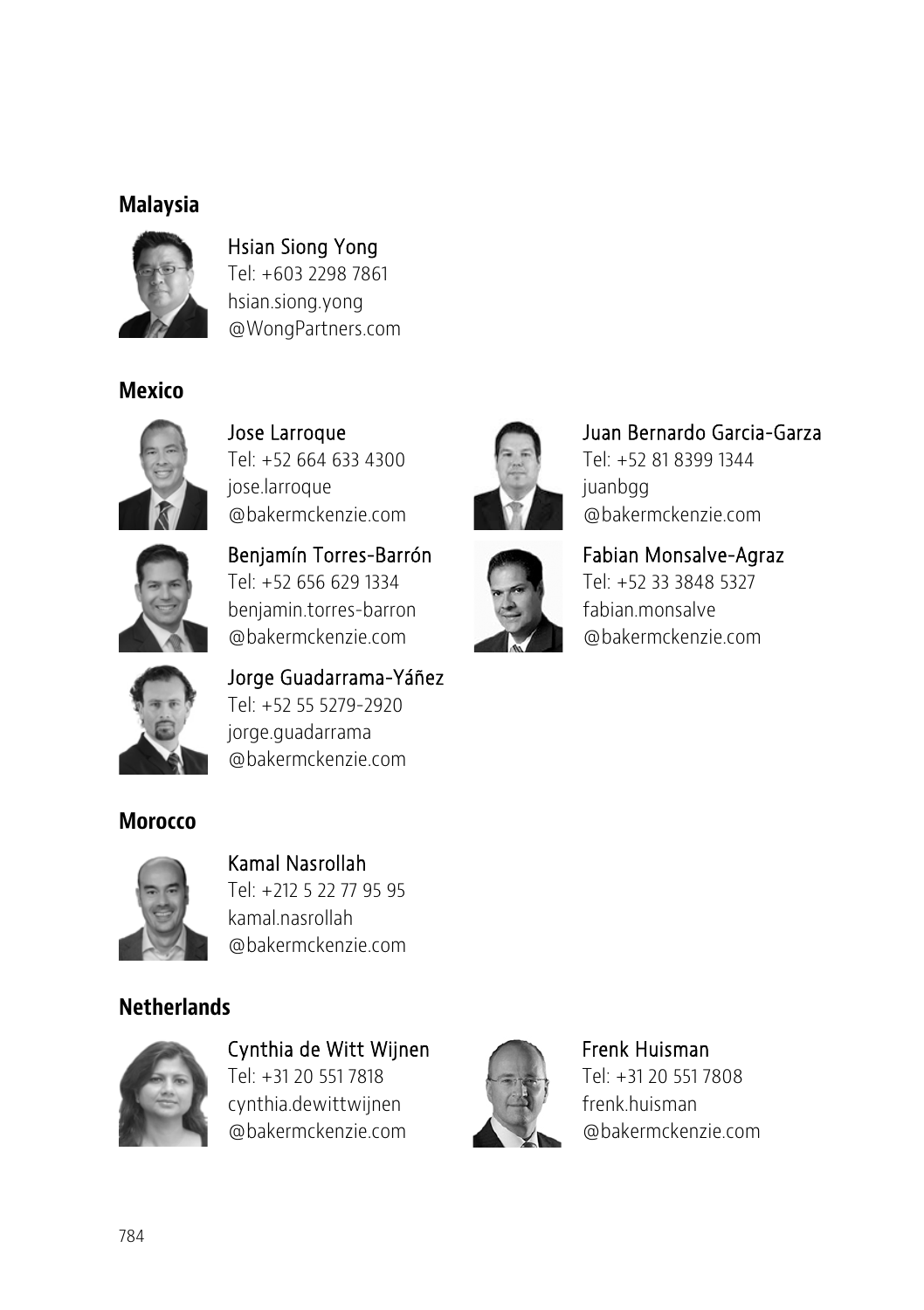

Eduardo Barboza Tel: +51 (1) 618 8500 eduardo.barboza @bakermckenzie.com

### Peru Philippines



Julius A. Cervantes Tel: +63 2 819 4904 julius.cervantes @quisumbingtorres.com



Poland

Malgorzata Pietrzak-Paciorek Tel: +48 22 445 3232 malgorzata.pietrzak-paciorek @bakermckenzie.com

Russia



Konstantine Kouzine Tel: +7 495 787 2700 konstantine kouzine. @bakermckenzie.com



Maxim Kuznechenkov Tel: +7 495 787 2700 maxim.kuznechenkov @bakermckenzie.com



Saudi Arabia

Bilal Ambikapathy Tel: +973 1710 2017 bilal.ambikapathy @bakermckenzie.com

### Singapore



Geraldine Ong Tel: +65 6434 2323 geraldine.ong @bakermckenzie.com



Sharon Tan Tel: +64 6434 2635 sharon.tan @bakermckenzie.com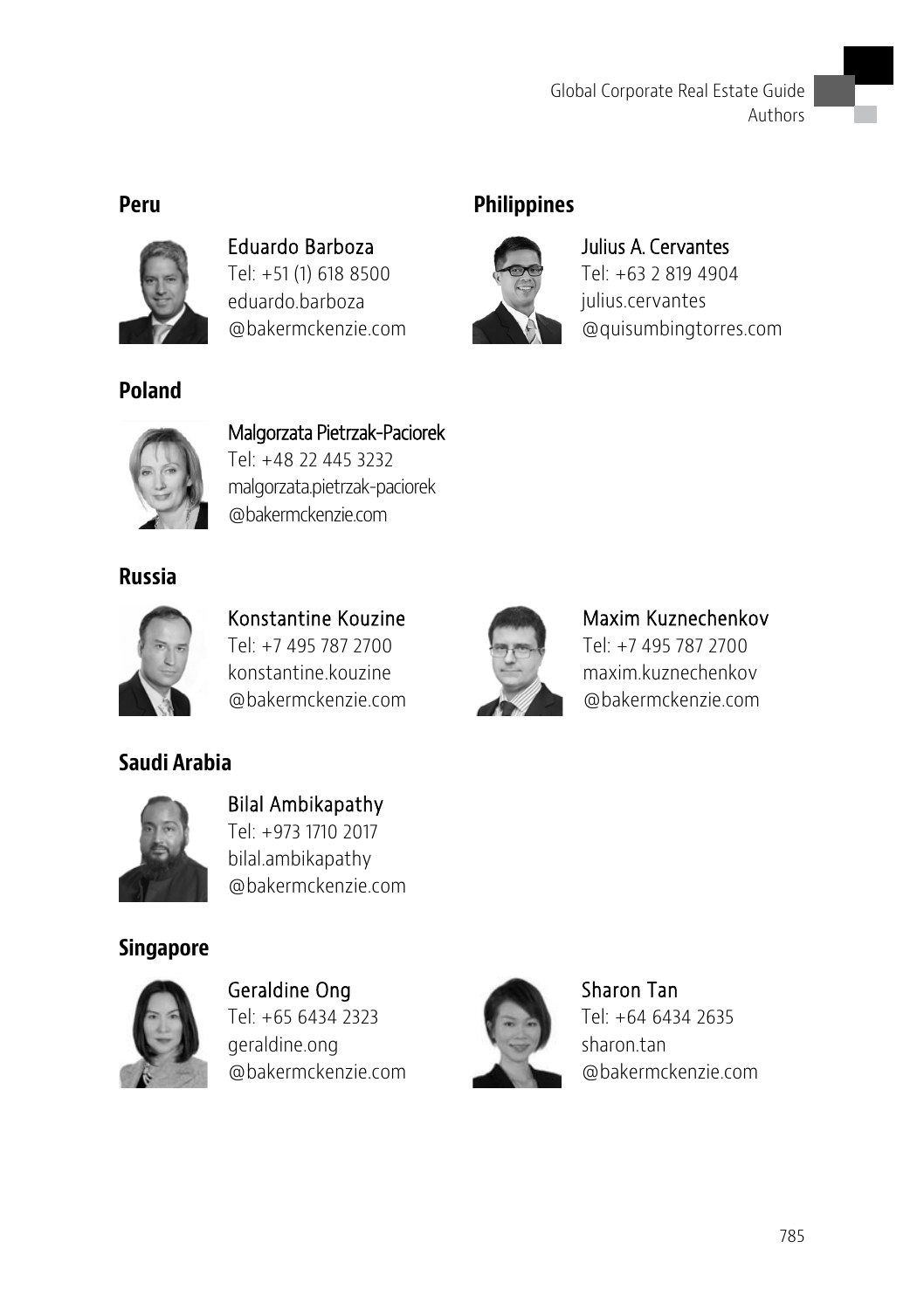### Spain



Sweden

Xavier Junquera Tel: +34 93 2060826 xavier.junquera @bakermckenzie.com



Jorge Adell Tel: +34 93 2060837 jorge.adell @bakermckenzie.com



Tobias Edenman Tel: +46 8 566 177 20 tobias.edenman @bakermckenzie.com

### **Switzerland**



Daniel Peregrina Tel: +41 (0) 22 707 9800 daniel.peregrina @bakermckenzie.com



Martin Furrer Tel: +41 (0) 44 384 1227 martin.furrer @bakermckenzie.com



Olivier Ducrey Tel: +41 (0) 22 707 9805 olivier.ducrey @bakermckenzie.com



Samuel Marbacher Tel: +41 (0) 44 384 1476 samuel.marbacher @bakermckenzie.com

### Taiwan



Yung-Yu Tang Tel: +886227157337 yung-yu.tang @bakermckenzie.com



David Liou Tel: +886 2 2715 7238 david.liou @bakermckenzie.com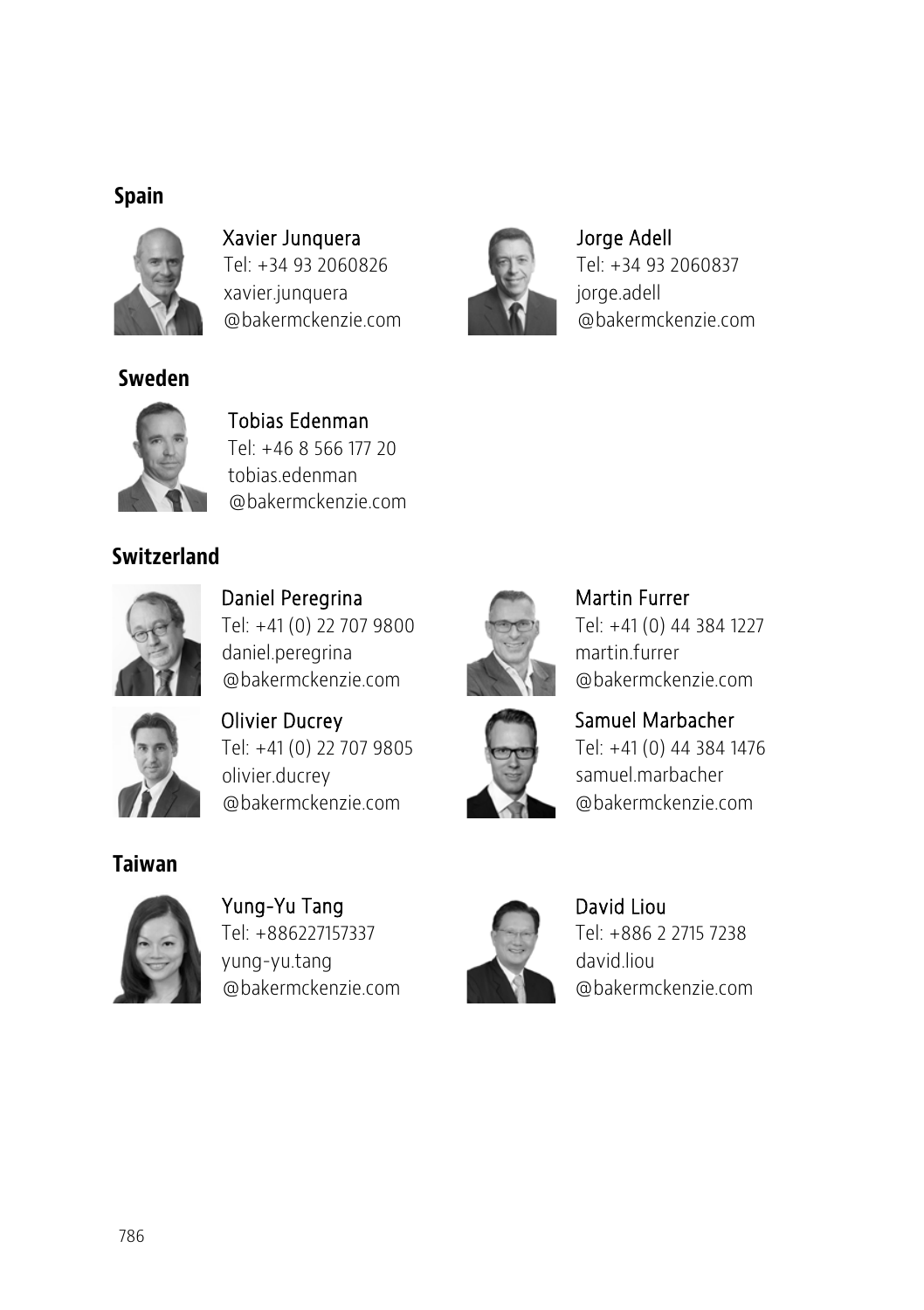### Thailand



Preeda Meksrisuwan Tel: +66 2666 2824 p 4027 preeda.meksrisuwan @bakermckenzie.com



Papon Kanungvanichakul Tel: +66 2666 2824 p 4093 papon.kanungvanichakul @bakermckenzie.com



**Turkey** 

Dr. Ismail G. Esin Tel: +90 212 376 6400 ismail.esin@esin.av.tr



Kerem Kuscu Tel: +90 212 376 6450 kerem.kuscu@esin.av.tr



Birtürk Aydin Tel: +90 212 376 6400 birturk.aydin@esin.av.tr





Serhiy Piontkovsky Tel: +380 44 590 0101 serhiy.piontkovsky @bakermckenzie.com

USA



Sarah Winston Tel: +1 312 861 2942 sarah.winston @bakermckenzie.com



### Kathryn Johnstone

Tel: +1 312 861 8919 kathryn.johnstone @bakermckenzie.com